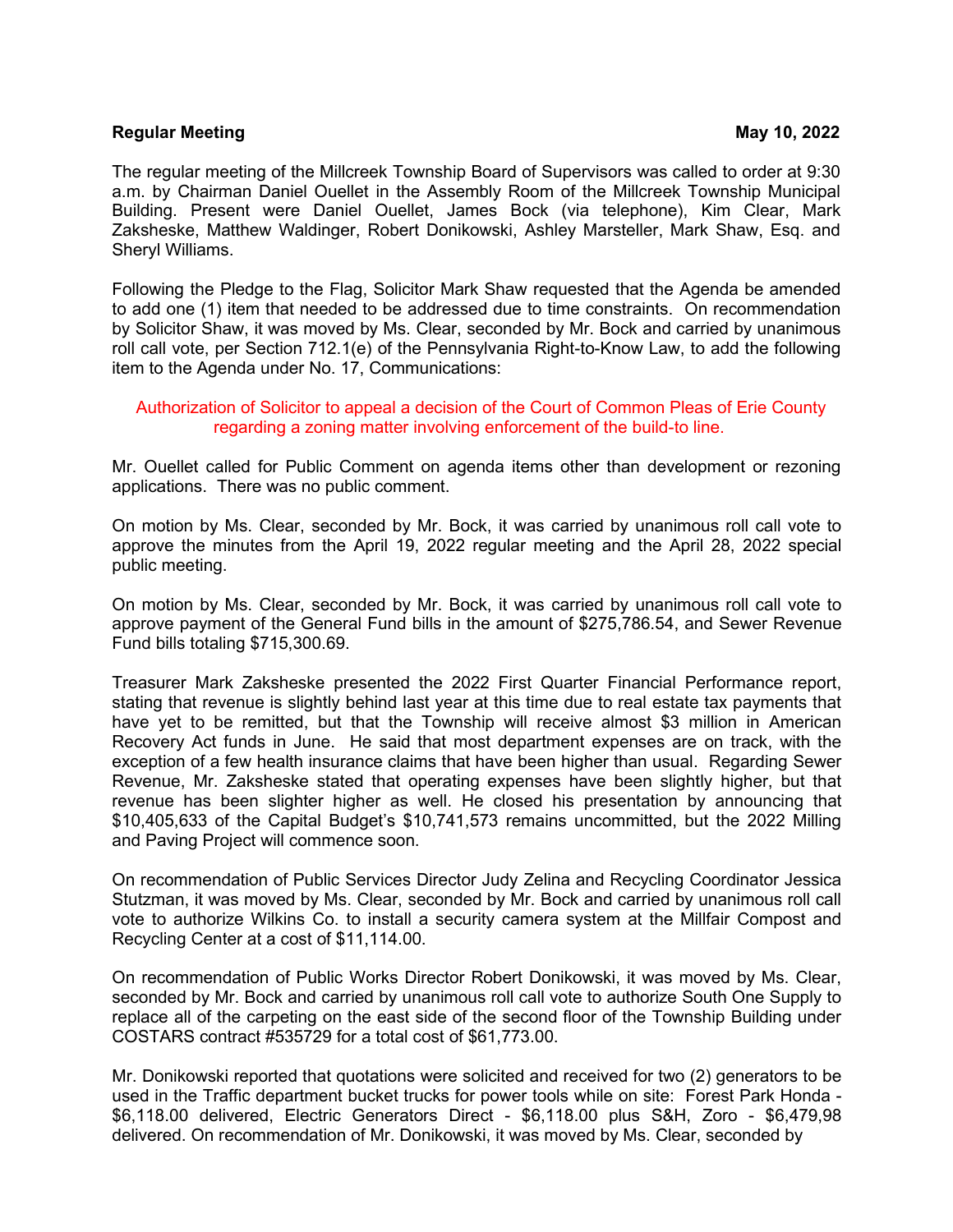Mr. Bock and carried by unanimous roll call vote to award the contract for the generators to Forest Park Honda for a total cost of \$6,118.00.

On recommendation Mr. Donikowski, it was moved by Ms. Clear, seconded by Mr. Bock and carried by unanimous roll call vote to purchase three (3) Gridsmart traffic cameras from General Highway Products for the intersections of Peach Street and Interchange Road, Peach Street and Avon Road, and Peach Street and Kuntz Road for a total cost of \$75,225.00. Mr. Donikowski noted that due to the specific nature of the cameras, he was only able to find one supplier to provide a quotation.

On recommendation of Mr. Donikowski, it was moved by Ms. Clear, seconded by Mr. Bock and carried by unanimous roll call vote to authorize Sewer Specialty Services Company to test and seal mainline sewers, and to provide manhole grouting and pipe patch repair sleeves for the 2022 I & I Project under COSTARS contract #016-082, for a total cost of \$425,000.00.

On recommendation of Mr. Donikowski, it was moved by Ms. Clear, seconded by Mr. Bock and carried by unanimous roll call vote to approve the purchase of twenty-four (24) Model 1975 Manhole castings with lids from LB Water under COSTARS contract #016-026 for a total cost of \$12,052.80.

Mr. Donikowski reported that quotations were solicited and two (2) were received for twenty-nine (29) each 1-1/4" manhole adjustment rings and 2" manhole adjustable rings as follows: Waterford Precast - \$12,499.00, LB Water - \$14,998.80. On recommendation of Mr. Donikowski, it was moved by Ms. Clear, seconded by Mr. Bock and carried by unanimous roll call vote to approve the purchase of 29 each 1-1/4" and 2" manhole adjustment rings from Waterford Precast for a total cost of \$12,499.00.

Supervisor Clear reported that quotations for fifteen (15) Safariland communications headsets and auxiliary radio equipment were solicited and received by Chief Heidt as follows: Uniform Outfitters LLC - \$19,764.00, Strohman enterprises - \$23,817.50, and 10-42 Tactical LLC - \$23,617.50. It was moved by Ms. Clear, seconded by Mr. Bock and carried by unanimous roll call vote to approve the purchase of 15 headsets and auxiliary radio equipment from Uniform Outfitters LLC for \$19,764.00. Ms. Clear reported that the Township received donations of \$5,000 each from Cafaro Foundation (owners of the Millcreek Mall), Wegmans, LECOM and an anonymous local corporation to cover the cost of the headsets and equipment and thanked them for their generosity.

On recommendation by Solicitor Mark Shaw, it was moved by Ms. Clear, seconded by Mr. Bock and carried by unanimous roll call vote to enact Ordinance 2022-5; An Ordinance of the Township of Millcreek, Erie, County Pennsylvania amending Chapter 8, Animals, Chapter 40, Conduct, Chapter 48, Enforcement and Collection Activities, and Chapter 137 Vehicles and Traffic, of the Millcreek Township Code. Mr. Shaw explained that this ordinance will clarify the scope of duties of the Animal Enforcement Officer including enforcement of parked car violations.

On recommendation by Solicitor Mark Shaw, it was moved by Ms. Clear, seconded by Mr. Bock and carried by unanimous roll call vote to enact Ordinance 2022-6; An Ordinance of the Township of Millcreek, Erie, County Pennsylvania Establishing Snow Emergency Routes on State and Local Roads in Millcreek Township. Mr. Shaw explained that the Township consulted with the Emergency Management Agency, MPD and the local fire departments to identify the emergency snow routes and advised that they should be posted.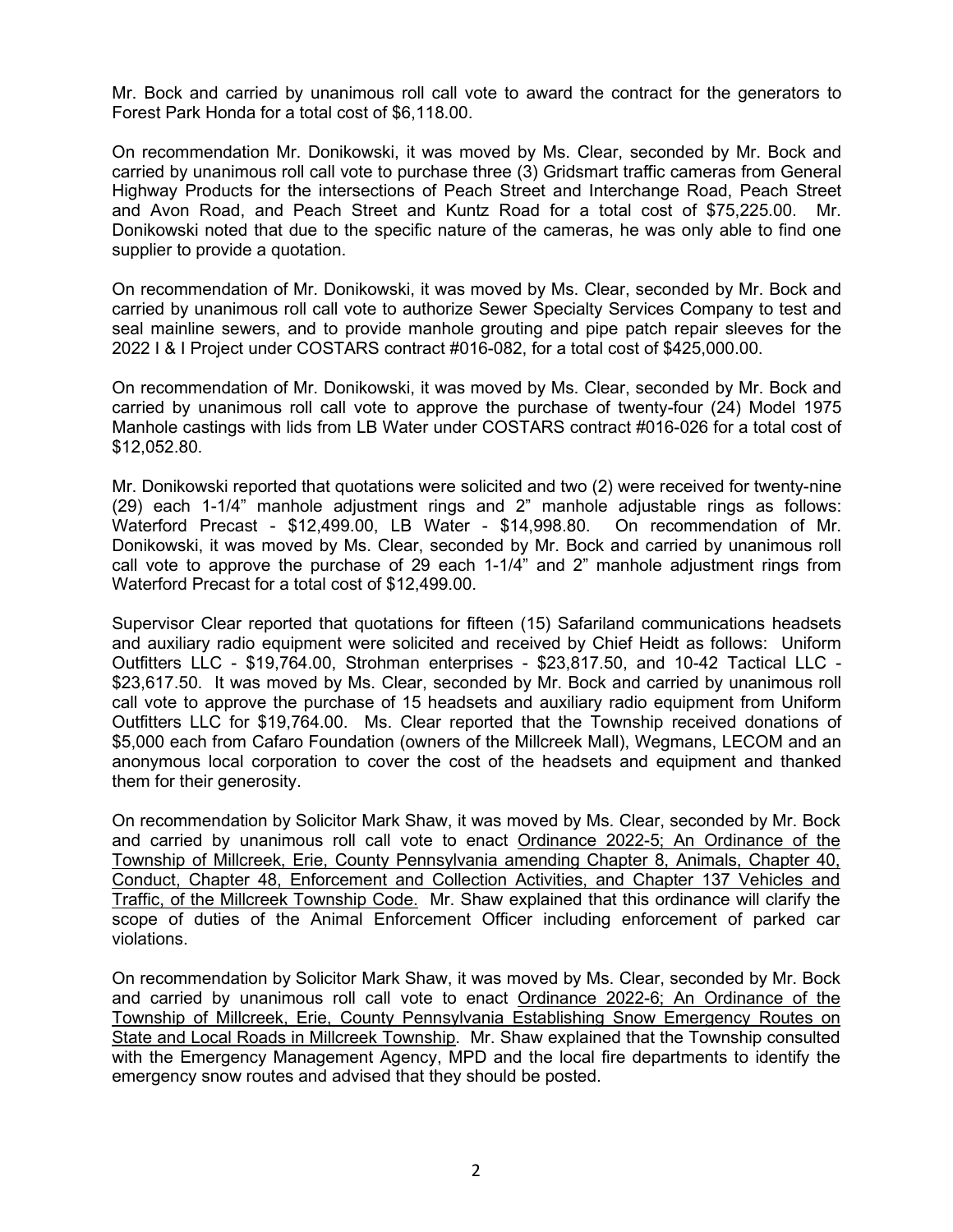On recommendation of Chief Scott Heidt and IT Manager Kris Filson, it was moved by Ms. Clear, seconded by Mr. Bock and carried by unanimous roll call vote to adopt Resolution 2022- R-20; A Resolution pursuant to Resolution 2015-R-20 and the Municipal Records Manual to approve proposed disposition of certain Township records. Mr. Ouellet noted that the records to be disposed are police DashCam videos which will reach the end of their retention period between May 11 and 24, 2022.

On recommendation of Mr. Shaw, it was moved by Ms. Clear, seconded by Mr. Bock and carried by unanimous roll call vote to adopt Resolution 2022-R-21; A Resolution of the Township of Millcreek, Erie County Pennsylvania establishing an intermunicipal agreement with the School District of the City of Erie for the purposes of outlining the responsibilities, obligations, and interactions between the Township's police department and the School District's Police Department at School Events Occurring in Millcreek Township. Mr. Shaw explained that this will enable Erie School District police to operate within Millcreek Township for special school events, such as a prom.

On recommendation of Treasurer Mark Zaksheske, it was moved by Ms. Clear, seconded by Mr. Bock and carried by unanimous roll call vote to adopt Resolution 2022-R-22; A Resolution to assess the cost of street lighting upon various properties abutting on streets in various subdivisions within the Township of Millcreek. Mr. Zaksheske noted that this year's street light bills will be mailed on June 1, 2022.

On recommendation of Mr. Shaw, it was moved by Ms. Clear, seconded by Mr. Bock and carried by unanimous roll call vote to adopt Resolution 2022-R-23; A Resolution of the Township of Millcreek recognizing the expiration of the Township's right to open McClelland Avenue from its present southern terminus. Mr. Shaw explained that this area was originally identified as a possible road, and ultimately the developer deeded the property to the Township with no limitations. One of the neighbors adjacent to this property has requested to purchase the property for the appraised amount of \$6,000, but the parcel needs to be subdivided first before any sale can occur.

Treasurer Mark Zaksheske reported that the County is requesting permission to sell two (2) trailers from the County's Repository for Unsold Properties List, but one of the trailers is currently involved in enforcement action by the Township. On recommendation of Mr. Zaksheske, it was moved by Ms. Clear, seconded by Mr. Bock and carried by unanimous roll call vote to table action on selling the trailer located at 569 Conti Drive, Index #33-016-019.1- 258.1, until the Township's Code Enforcement Officer can meet with the County.

On recommendation by Mr. Zaksheske, it was moved by Ms. Clear, seconded by Mr. Bock and carried by unanimous roll call vote to approve the sale of the trailer located at 565 Adiutori Drive, Index no. 33-016-019.0-268.62, for \$250.00.

On recommendation of Public Works Director Robert Donikowski, it was moved by Ms. Clear, seconded by Mr. Bock and carried by unanimous roll call vote to approve a settlement agreement in the amount of \$1500.00 with the PA Fish and Boat Commission for a leak that occurred at the Shorehaven Pump Station between February 23, 2022 and March 1, 2022.

On recommendation of Planning and Development Director Matthew Waldinger, it was moved by Ms. Clear, seconded by Mr. Bock and carried by unanimous roll call vote to approve an Act 13 Agreement with Erie County requesting funds to help replace the Cider Mill Road Bridge. Mr. Waldinger explained that the County will provide 60% of the replacement costs, up to \$250,000 and the project is expected to cost \$800,000. Mr. Waldinger said that the County will reimburse the Township \$250,000 and the agreement will expire on December 31, 2023.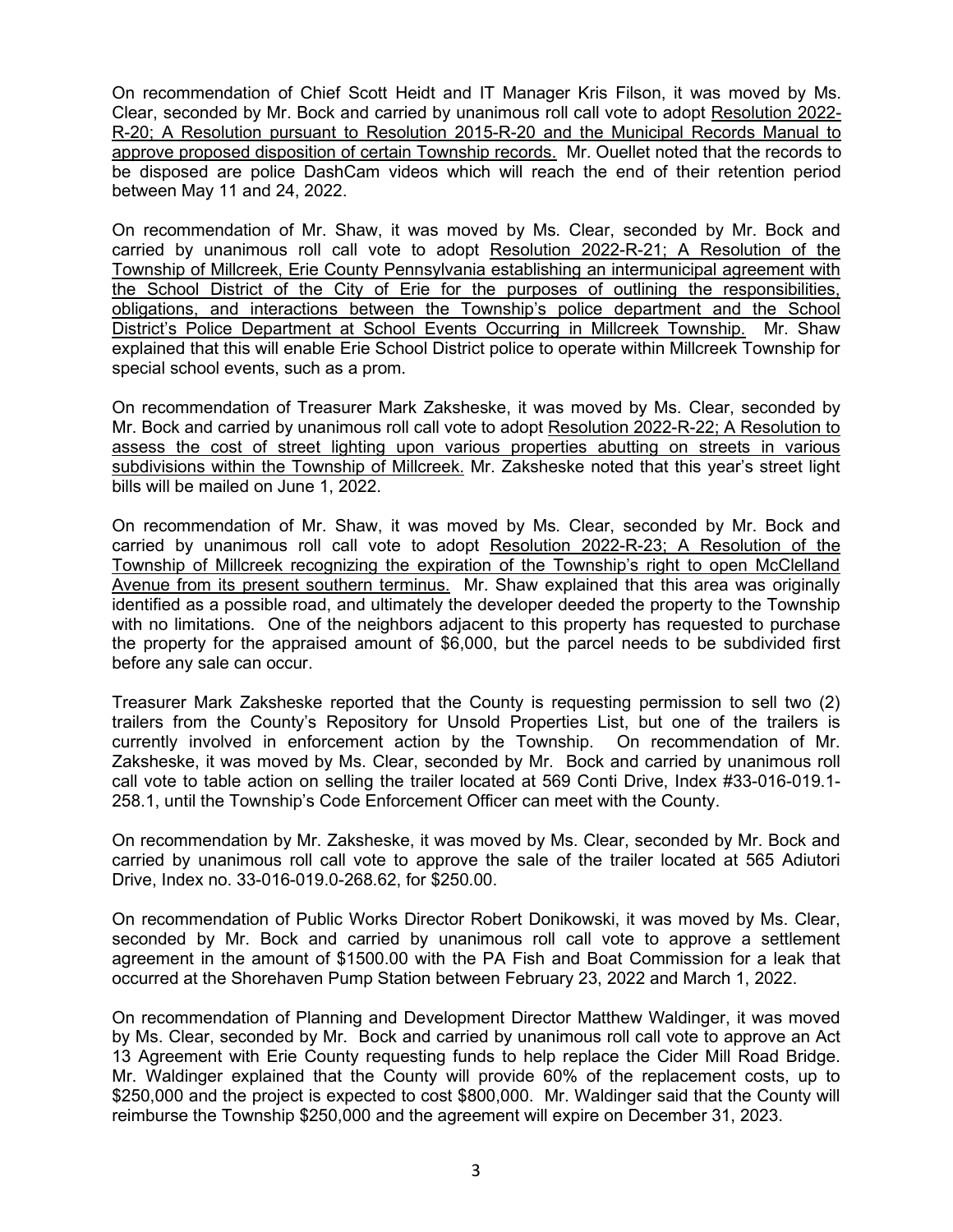Treasurer Mark Zaksheske reported that he received notice from the Township's actuarial service that both of the Township's pension funds are currently 100% funded.

On recommendation of Human Resource Manager Diane Lyons, it was moved by Ms. Clear, seconded by Mr. Bock and carried by unanimous roll call vote to hire Margaret Denial as a parttime Public Works/Public Safety Dispatcher, effective May 13, 2022 at an hourly rate of \$14.00.

Mr. Ouellet noted that the item requesting approval to hire a Project Engineer has been removed from the agenda due to the applicant's withdrawal.

On recommendation of Parks and Recreation Director Ashley Marsteller, it was moved by Ms. Clear, seconded by Mr. Bock and carried by unanimous roll call vote to hire the following Summer Season employees:

| NAME                       | <b>POSITION</b>          |         | <b>HOURLY RATE STARTING DATE</b> |
|----------------------------|--------------------------|---------|----------------------------------|
| <b>CHILDREN'S PROGRAMS</b> |                          |         |                                  |
| <b>DAY CAMP</b>            |                          |         |                                  |
| Olivia Jarmolowicz         | Day Camp Counselor       | \$13.00 | 6/10/22                          |
| Maggie Hess                | Day Camp Counselor       | \$13.00 | 6/10/22                          |
| <b>Brady Kramer</b>        | Day Camp Counselor       | \$13.00 | 6/10/22                          |
| Kamden Kramer              | Day Camp Counselor       | \$13.00 | 6/10/22                          |
| <b>LIFEGUARDS</b>          |                          |         |                                  |
| Alexandra Pierce           | WSI/Lifeguard            | \$14.50 | 6/10/22                          |
| Sarah Meyer                | Asst Sup/WSI             | \$15.00 | 6/10/22                          |
| Emma McIntrye              | Lifeguard                | \$12.50 | 6/10/22                          |
| <b>Kristine Vallimont</b>  | Lifeguard                | \$13.50 | 6/10/22                          |
| <b>Kendall Klapsinos</b>   | Lifeguard                | \$12.50 | 6/10/22                          |
| <b>Callum Snider-Mills</b> | Lifeguard                | \$12.50 | 6/10/22                          |
| <b>MAINTENANCE</b>         |                          |         |                                  |
| Richard Iacobucci          | Seasonal Laborer         | \$14.00 | 6/06/22                          |
| Sean Marsden               | Seasonal Laborer         | \$14.00 | 5/16/22                          |
| <b>Peter Russell</b>       | Part-time Laborer        |         |                                  |
|                            | (Extended Seasonal Mtc.) | \$17.00 | 5/23/22                          |
| <b>SEASONAL CLERICAL</b>   |                          |         |                                  |
| <b>Grace Shaw</b>          | Seasonal Clerical        | \$12.50 | 5/11/22                          |

On recommendation of Human Resource Manager Diane Lyons, it was moved by Ms. Clear, seconded by Mr. Bock and carried by unanimous roll call vote to authorize the transfer of Jeffrey Birkmire from the Fleet Maintenance Department to the Streets Maintenance Department, effective May 11, 2022 with no change in salary.

On recommendation of Human Resource Manager Diane Lyons, it was moved by Ms. Clear, seconded by Mr. Bock and carried by unanimous roll call vote to authorize Ms. Lyons to fill a vacancy in the Fleet Maintenance Department.

It was moved by Ms. Clear, seconded by Mr. Bock and carried by unanimous roll call vote to authorize two (2) Supervisors to attend the annual ECATO (Erie County Association of Township Officials) Yearbook Dedication Dinner at a cost of \$33.00 per person.

Recycling Coordinator Jessica Stutzman reported that the Township received a PA DEP 902 Grant Award in the amount of \$350,000.00, which will be used toward the purchase of the Beast Grinder, a high lift loader with grapple bucket, 35-gallon toters, paving at the Millcreek Compost